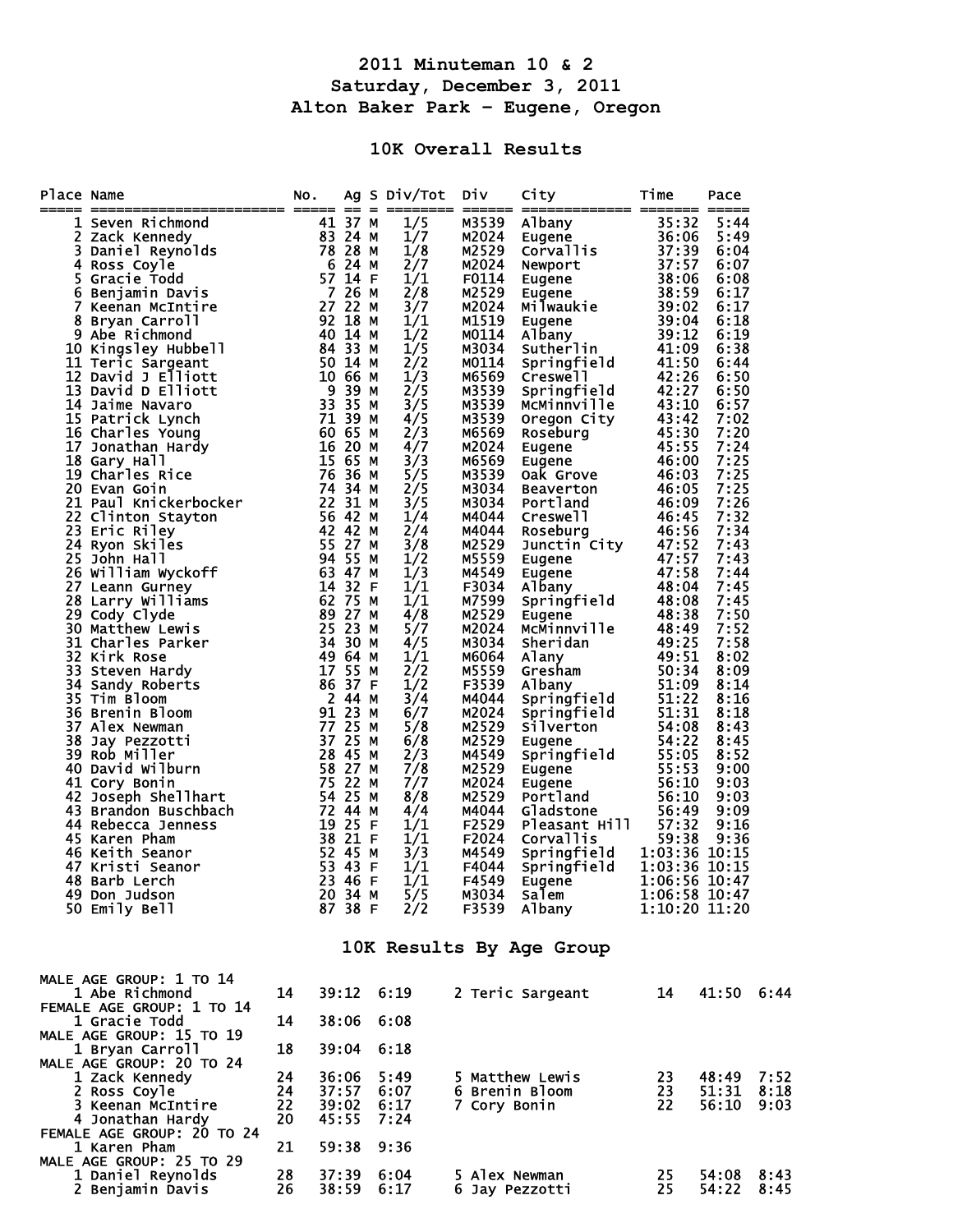| 3 Ryon Skiles                                 | 27<br>27 | 47:52<br>48:38   | 7:43<br>7:50 | 7 David Wilburn     | 27<br>25 | 55:53<br>56:10   | 9:00<br>9:03 |
|-----------------------------------------------|----------|------------------|--------------|---------------------|----------|------------------|--------------|
| 4 Cody Clyde<br>FEMALE AGE GROUP: 25 TO 29    |          |                  |              | 8 Joseph Shellhart  |          |                  |              |
| 1 Rebecca Jenness                             | 25       | 57:32            | 9:16         |                     |          |                  |              |
| MALE AGE GROUP: 30 TO 34                      |          |                  |              |                     |          |                  |              |
| 1 Kingsley Hubbell                            | 33       | 41:09            | 6:38         | 4 Charles Parker    | 30 —     | 49:25 7:58       |              |
| 2 Evan Goin                                   | 34       | 46:05            | 7:25         | 5 Don Judson        |          | 34 1:06:58 10:47 |              |
| 3 Paul Knickerbocker                          | 31       | 46:09            | 7:26         |                     |          |                  |              |
| FEMALE AGE GROUP: 30 TO 34                    |          |                  |              |                     |          |                  |              |
| 1 Leann Gurney                                | 32       | 48:04            | 7:45         |                     |          |                  |              |
| MALE AGE GROUP: 35 TO 39                      |          |                  |              |                     |          |                  |              |
| 1 Seven Richmond                              | 37       | 35:32            | 5:44         | 4 Patrick Lynch     | 39       | 43:42            | 7:02         |
| 2 David D Elliott                             | 39       | 42:27            | 6:50         | 5 Charles Rice      | 36       | 46:03            | 7:25         |
| 3 Jaime Navaro                                | 35       | 43:10            | 6:57         |                     |          |                  |              |
| FEMALE AGE GROUP: 35 TO 39                    |          |                  |              |                     |          |                  |              |
| 1 Sandy Roberts                               | 37       | 51:09            | 8:14         | 2 Emily Bell        |          | 38 1:10:21 11:20 |              |
| MALE AGE GROUP: 40 TO 44<br>1 Clinton Stayton | 42       | 46:45 7:32       |              | 3 Tim Bloom         | 44       | 51:22            | 8:16         |
| 2 Eric Riley                                  | 42       | 46:56            | 7:34         | 4 Brandon Buschbach | 44       | 56:49            | 9:09         |
| FEMALE AGE GROUP: 40 TO 44                    |          |                  |              |                     |          |                  |              |
| 1 Kristi Seanor                               |          | 43 1:03:36 10:15 |              |                     |          |                  |              |
| MALE AGE GROUP: 45 TO 49                      |          |                  |              |                     |          |                  |              |
| 1 William Wyckoff                             | 47       | 47:58            | 7:44         | 3 Keith Seanor      |          | 45 1:03:36 10:15 |              |
| 2 Rob Miller                                  | 45       | 55:05            | 8:52         |                     |          |                  |              |
| FEMALE AGE GROUP: 45 TO 49                    |          |                  |              |                     |          |                  |              |
| 1 Barb Lerch                                  |          | 46 1:06:56 10:47 |              |                     |          |                  |              |
| MALE AGE GROUP: 55 TO 59                      |          |                  |              |                     |          |                  |              |
| 1 John Hall                                   | 55       | 47:57            | 7:43         | 2 Steven Hardy      | 55       |                  | 50:34 8:09   |
| MALE AGE GROUP: 60 TO 64                      |          |                  |              |                     |          |                  |              |
| 1 Kirk Rose                                   | 64       | 49:51            | 8:02         |                     |          |                  |              |
| MALE AGE GROUP: 65 TO 69                      |          |                  |              |                     |          |                  |              |
| 1 David J Elliott                             | 66       | 42:26            | 6:50         | 3 Gary Hall         | 65       | 46:00            | 7:25         |
| 2 Charles Young                               | 65       | 45:30            | 7:20         |                     |          |                  |              |
| MALE AGE GROUP: 75 TO 99                      |          |                  |              |                     |          |                  |              |
| 1 Larry Williams                              | 75       | 48:08            | 7:45         |                     |          |                  |              |

## **2 Mile Overall Results**

| Place Name     |                          | NO.                        |               |    | Ag S Div/Tot | <b>Div</b> | City                 | Time     | Pace                       |
|----------------|--------------------------|----------------------------|---------------|----|--------------|------------|----------------------|----------|----------------------------|
| _____          |                          |                            |               |    |              |            | ====== ============= | -------- | =====                      |
| 1              | Jason Mannesmith         |                            | 65 18 M       |    | 1/8          | M1519      | Eugene               | 11:15    | 5:38                       |
| 2 <sup>1</sup> | Daniel Padilla           |                            | 79 15         | M  | 2/8          | M1519      | Springfield          | 12:05    | 6:03                       |
| 3              | Richard Clark            | 85                         | 57            | M  | 1/1          | M5559      | Eugene               | 12:27    | 6:14                       |
| 4              | Steve Grube              | 13                         | 49            | M  | 1/3          | M4549      | Eugene               | 12:46    | 6:23                       |
| 5              | Cody Mitts               |                            | 30 16         | M  | 3/8          | M1519      | Springfield          | 13:40    | 6:50                       |
|                | 6 Gabe Perry             |                            | 36 14         | М  | 1/2          | M0114      | Veneta               | 13:41    | 6:51                       |
| 7              | Mercy Brown              | $\overline{\phantom{a}}$ 3 | 14            | F  | 1/4          | F0114      | Springfield          | 14:30    | 7:15                       |
| 8              | Patty Gierga Brown 82 50 |                            |               | -F | 1/2          | F5054      | Eugene               | 14:33    | 7:17                       |
| 9              | Casey Willits            |                            | 59 17 M       |    | 4/8          | M1519      | Eugene               | 15:05    | 7:33                       |
|                | 10 Terry Bradetich       |                            | 81 51         | M  | 1/2          | M5054      | Springfield          | 15:33    | 7:47                       |
|                | 11 Benito Ogletree       | 67                         | 18            | M  | 5/8          | M1519      | Springfield          | 15:44    | 7:52                       |
|                | 12 Aimee Green           | 80                         | 14            | F  | 2/4          | F0114      | Eugene               | 15:45    | 7:53                       |
| 13             | Katherine Tolbert        | 61 16                      |               | F  | 1/5          | F1519      | Springfield          | 15:50    | 7:55                       |
|                | 14 Chelsea Mitts         |                            | 29 14         | F  | 3/4          | F0114      | Springfield          | 15:53    | 7:57                       |
|                | 15 Godolfredo Padilla    | 88                         | 32            | M  | 1/1          | M3034      | Eugene               | 15:55    | 7:58                       |
| 16             | Brian Kau                | 21                         | 48            | M  | 2/3          | M4549      | Eugene               | 16:04    | 8:02                       |
| 17             | Ida Myrseth              | 32                         | 17            | E  | 2/5          | F1519      | Eugene               | 16:11    | 8:06                       |
| 18             | John Geil                | 66 18                      |               | M  | 6/8          | M1519      | Creswell             | 16:26    | 8:13                       |
|                | 19 Regan Grube           | 12 15                      |               | E  | 3/5          | F1519      | Eugene               | 16:34    | 8:17                       |
| 20             | Jason Beverly            | 68                         | 39            | M  | 1/1          | M3539      | Eugene               | 16:41    | 8:21                       |
|                | 21 Hallie Roberts        |                            | 43 25 F       |    | 1/3          | F2529      | Springfield          | 16:49    | 8:25                       |
|                | 22 Jennifer Elliott      | 11 28                      |               | F  | 2/3          | F2529      | Springfield          | 17:35    | 8:48                       |
| 23             | Beniamin Rochefort       |                            | 44 13         | M  | 2/2          | M0114      | Keizer               | 19:44    | 9:52                       |
| 24             | <b>Emily Rochefort</b>   | 45 17                      |               | E  | 4/5          | F1519      | Keizer               |          | 22:20 11:10                |
| 25             | Ryan Houghton            | 73 19                      |               | M  | 7/8          | M1519      | Springfield          |          | 24:19 12:10                |
|                | 26 Justin Woods          | 90                         | 19            | M  | 8/8          | M1519      | Springfield          |          | 24:22 12:11                |
|                | 27 Katy Reeves           |                            | 93 44         | F  | 1/3          | F4044      | Springfield          |          | 25:40 12:50                |
|                | 28 Linda Hepner          | 18                         | -44           | F  | 2/3          | F4044      | Springfield          |          | 25:40 12:50                |
| 29             | Esther Schmidt           |                            | 51 43         | E  | 3/3          | F4044      | Creswell             |          | 25:40 12:50                |
| 30             | Jody Loranger            |                            | 26 28 F       |    | 3/3          | F2529      | Salem                |          | 28:33 14:17                |
|                | 31 Kyle Alexander        | 1 28                       |               | M  | 1/1          | M2529      | Salem                |          | 28:35 14:18                |
|                | 32 Audrey Pearn          |                            | $35 \bar{72}$ | F  | 1/1          | F7074      | Florence             |          | 30:09 15:05                |
| 33             | Jessika Rochefort        | 46                         | 8             | E  | 4/4          | F0114      | Keizer               |          | 31:36 15:48                |
|                | 34 Samantha Rochefort    |                            | 48 15 F       |    | 5/5          | F1519      | Keizer               |          |                            |
|                | 35 Robert Rochefort      |                            | 47 46         | M  | 3/3          | M4549      | Keizer               |          | 31:37 15:49<br>31:37 15:49 |
| 36             | Ron K Davis              | 70                         | 50            | M  | 2/2          | M5054      | Springfield          |          | 31:53 15:57                |
| 37             | Ronda McKichan           | 69                         | 52            | F  | 2/2          | F5054      | Springfield          |          | 31:53 15:57                |
|                |                          |                            |               |    |              |            |                      |          |                            |
|                |                          | $\sim$                     | .             |    |              |            |                      |          |                            |

## **2 Mile Results By Age Group**  FEMALE AGE GROUP: 1 TO 10 1 Jessika Rochefort 8 31:36 15:48